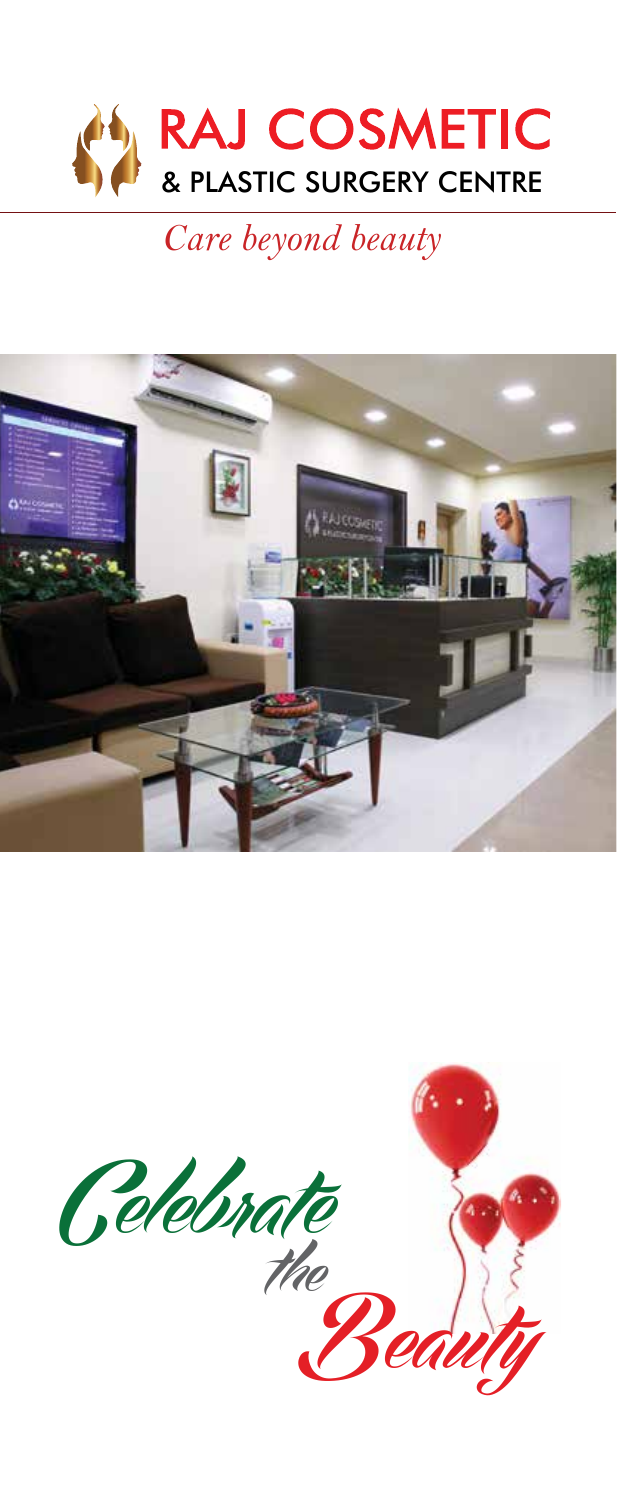

# **Dr. M. Rajkumar**

M.S., Mch (PLASTIC)., DNB., MRCS (EDINBURG - UK) FCLM (Fellowship in Cosmetic & Laser Medicine - GERMANY) is a qualified cosmetic and plastic surgeon from a reputed **National Level Institute** Presently Working as Senior Assistant Professor Department of Plastic Surgery Stanley Medical College.

Associated with prestigious Institution in Chennai **Stanley Medical College Kilpauk Medical College Madras Medical College**

> Has International experience from Edinburg, UK and University of Griefswald - Germany in Aesthetic Medicine & Surgery. He has been is practice for last 15 years





Painless Laser Hair Removal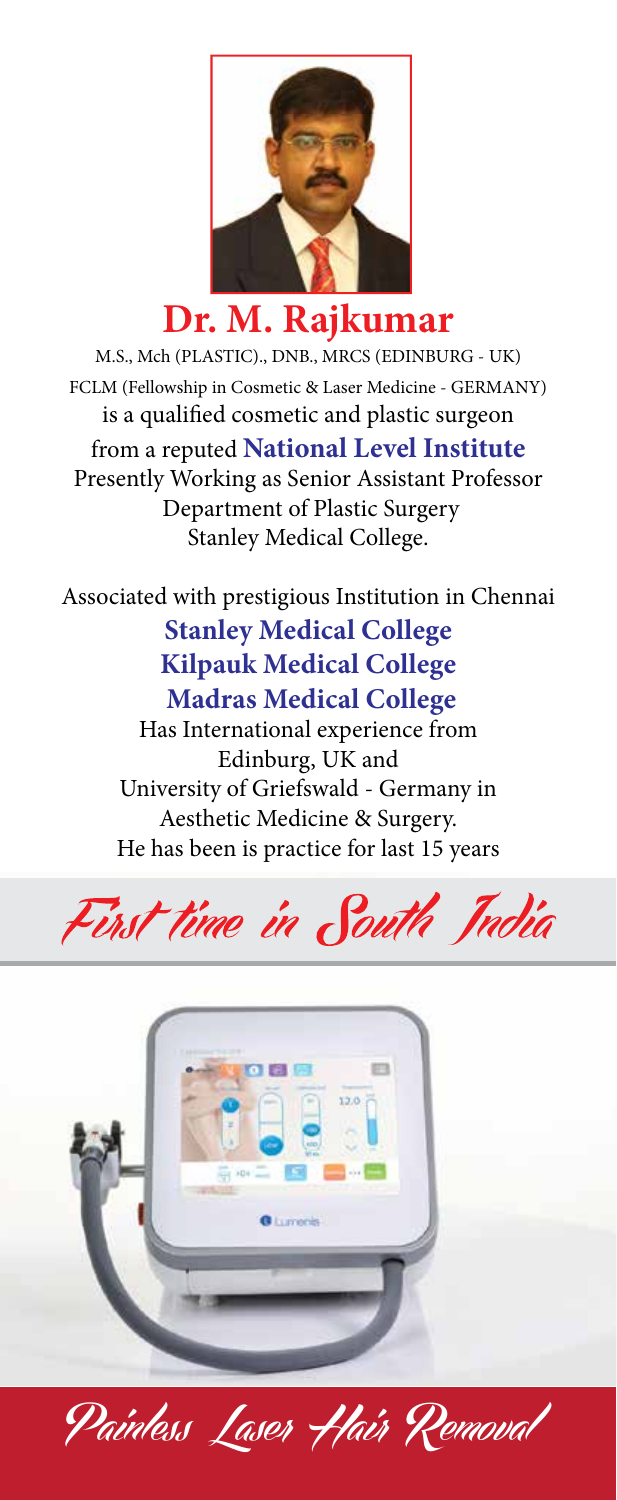# **Laser permanent**

- $\blacktriangleright$  Hair reduction
- aPainless hair removal with **Lumenis Light Sheer Desire** for the first time in south India



# **Appearance can be improved by**

- $\vee$  Glow treatment (Facial Rejuvenation)
- $\blacktriangleright$  Facial peels
- $\blacktriangleright$  Botox and Fillers
- $\vee$  Removal of Acne Scars
- $\blacktriangleright$  Reducing Pregnancy / Strecth marks
- $\blacktriangleright$  Removal of Warts and Skin Tags.
- $\blacktriangleright$  Removal of Moles & Tattoos.
- Laser body contouring (Non Surgical Liposuction)



# **Hair fall treatment**

- $\vee$  By Laser Cap
- $\vee$  By Derma-Roller
- By Mesotheropy /PRP/ Stemcell therapy

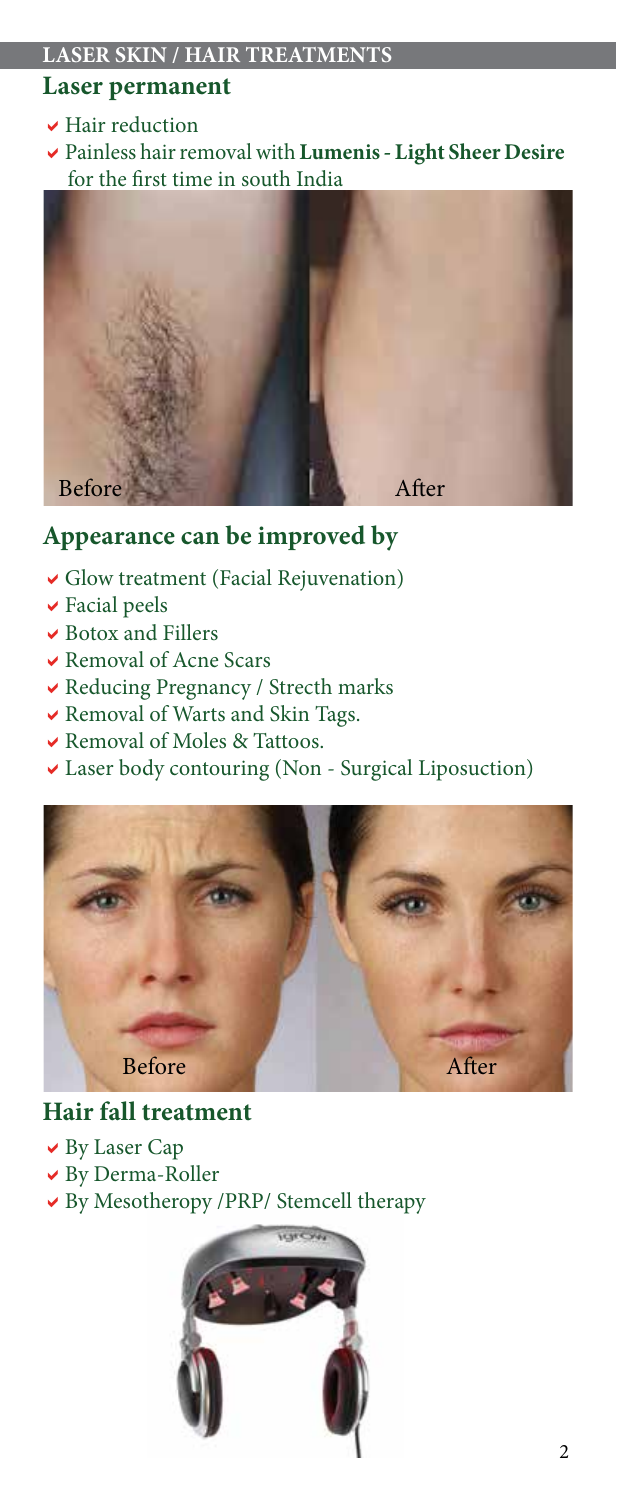

Hair Doubling for potential donor. For Exclusive Biocell **FUE** Hair Transplant Non - Surgical Biotech Sessions with Hair Activation. Advance PRP, DP Cell, Growth Factors, Laser, Collegen etc. Instant Hair Replacement in 3 hrs Scalp Micro Pigmentation Body to Scalp, Beard to Scalp FUE, Beard, Moustache, Eyebrow, Eyelash hair Transplant Prescription for Hair loss for medical condition. Hair Regeneration Clinic Trials with Donor allogenic Hair transplant starting soon.

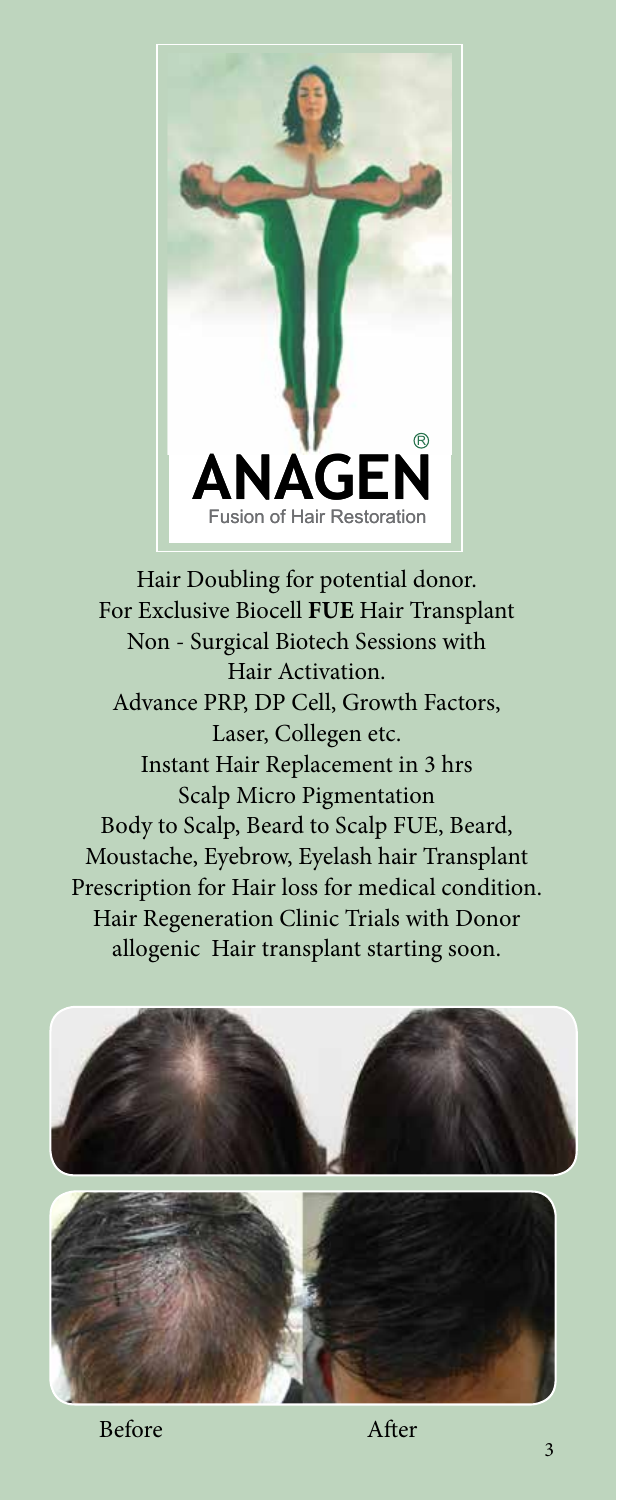## **RHINOPLASTY (NOSE RESHAPING)**

One of the most challenging surgery to the surgeon and also most rewarding to the patient since nose being the most noticeable part of our face. Depending on the case, rhinoplasty includes elevation of the depressed nose by adding cartilage, bone or silicon implant, removal of a hump, reduction of the bulk of the tip of the nose, reduction of the size of the nostrils and narrowing of the base of the nose. Rhinoplasty can be done under local or general anaesthesia based on the nature of the problem.



### **ABDOMINOPLASTY**

Rewarding surgery, really turns forties & fiftys to teens better known as 'Tummy Tuck', basically tightens up loose skin around the stomach area, especially for women who have given birth or who have lost an excessive amount of weight, resulting in flab. Abdominoplasty involves resection of folds of the skin of the abdomen and tightening of the abdomen muscles, to restore the lost tone during pregnancy. It can be combined with liposuction. Usually requires regional or general anaesthesia.





Before After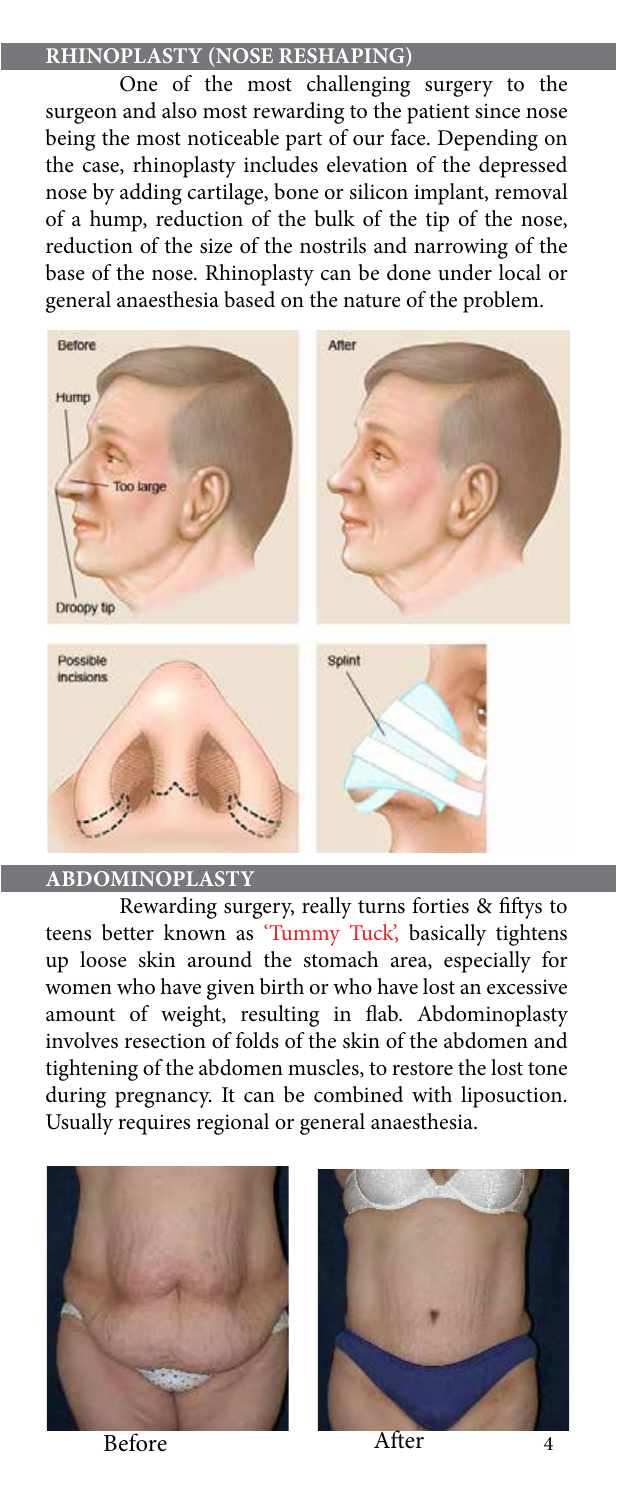#### **LIPOSUCTION**

Liposuction is safe, quick & effective way to remove unwanted fat from the body by using a tubular, metal instrument connected to a suction machine or syringe. Fat collected on the hips, thighs, buttocks, abdomen, arms, under the chin & upper torso can be reduced by this procedure.



## **Comprehensive Obesity Clinic:**

- Non Surgical Liposuction
- Liposuction
- Diet counselling by a qualified nutritionist
- Ketogenic enteral nutrition (Introduced from USA)
- Aerobics
- Bariatric surgery

## **Others**

- Ear lobe surgery
- Scar revision
- Calf reduction

# **HAIR RESTORATION (HAIR TRANSPLANT)**

Rapid hair fall always indicates a stage before baldness hence rapid hair fall should be treated properly in a holistic manner. Although male & female pattern hair loss is hereditary, begins shortly after puberty & changing life style also contribute to hair loss and baldness.

Hair transplant is a surgical procedure by which permanent hair from regions of the scalp that normally never go bald, such as sides and lower back of the head, is transferred or redistributed to areas where thinning or hair loss commonly occurs. Procedure is usually done under local anaesthesia.

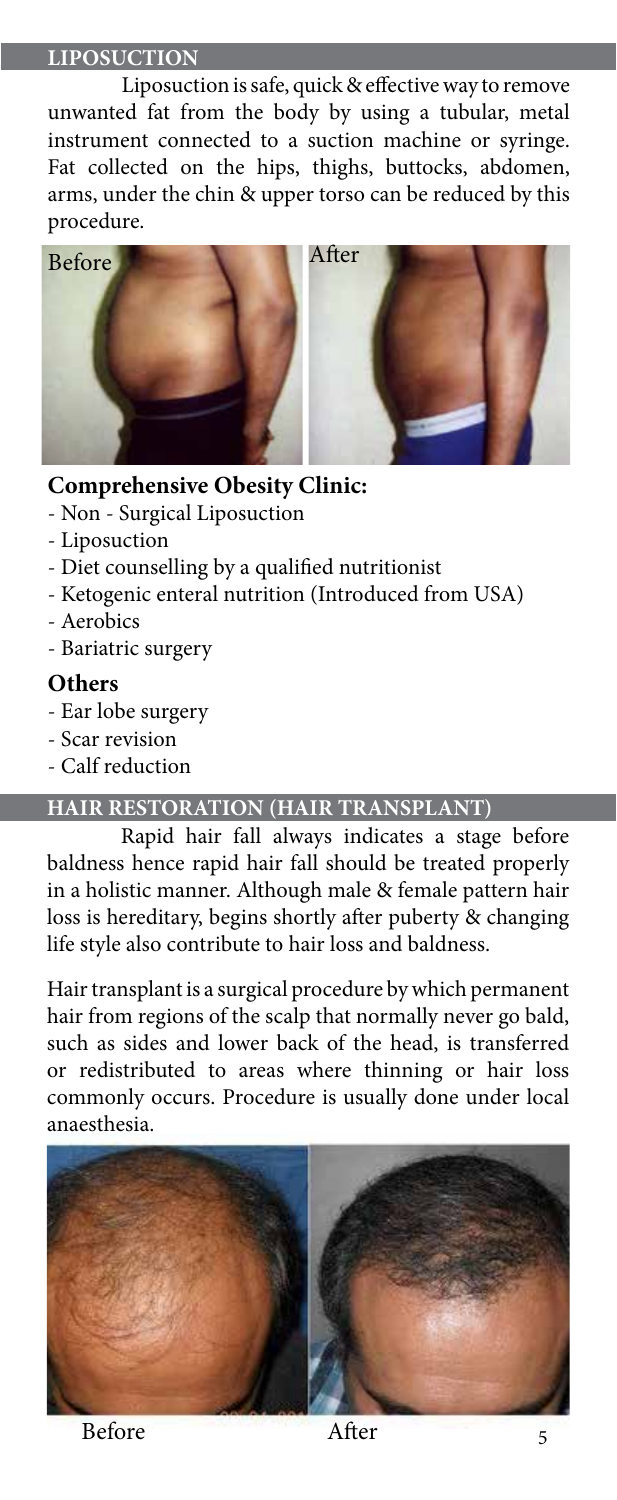**BREAST AUGMENTATION/REDUCTION /MASTOPEXY**

Breast augmentation is done to enlarge an under developed breast or the one that becomes small after child birth. A silicon gel implant is placed behind the breast tissue.

 Breast reduction is done to reduce the size of the breast and it is a patholological problem and patient may present with pain at the back of the chest and by this procedure excess breast tissue & skin is removed and nipple areola is relocated.

 Mastopexy is done to tighten the dropping & sagging breast. Specific parts of the skin are removed from the lower part of the breasts and from around the areola, the skin is then pulled together and sutured, tightening the breast. If required nipple & areola are relocated and augmentation done with silicone gel implant.



**GYNAECOMASTIA (ENLARGED MALE BREAST)**

 For some men breasts develops to a notable size during puberty & adolescence and it usually gets back to normal size for some it remains enlarged and associated endocrine abnormalities if present should be ruled out.



**HAND AND RECONSTRUCTIVE MICROSURGERY**

 Hand injuries are one of the common emergencies that we come across. we manage hand injuries by microsurgical techniques, from minor injuries to major replants. Other hand problems like congenital syndactaly, radial club hand, thumb reconstruction which requires staged reconstruction are also done.





Before